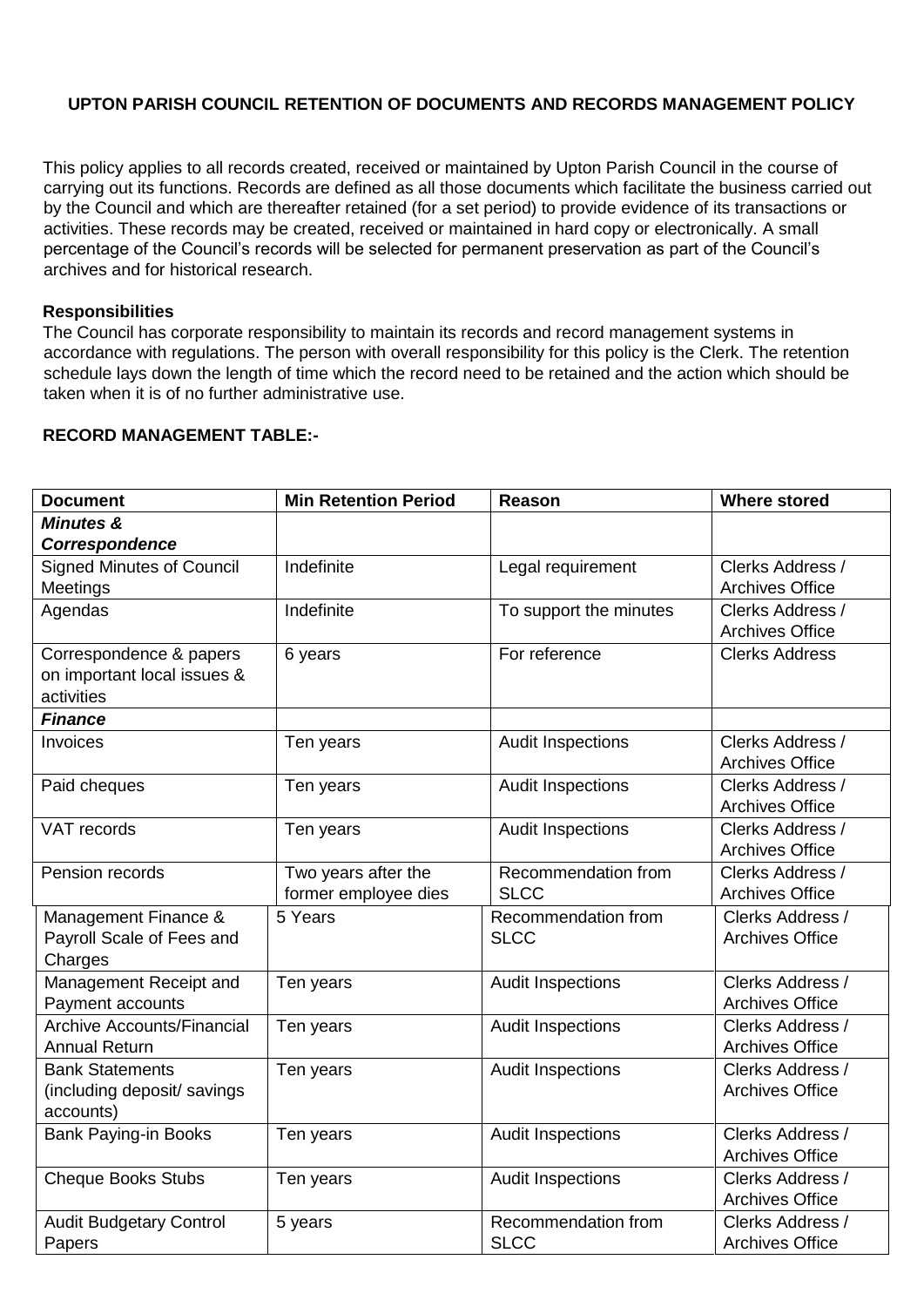| <b>General</b>                             |                           |                                                 |                                                 |
|--------------------------------------------|---------------------------|-------------------------------------------------|-------------------------------------------------|
| <b>Quotations and Tenders</b>              | 2 years                   | Reference only                                  | Clerks Address /<br><b>Archives Office</b>      |
| Routine correspondence,<br>papers & emails | 2 years                   | Reference only                                  | Clerks Address /<br><b>Archive Office</b>       |
| Contracts                                  | Six years after the       | Should a claim be brought                       | Clerks Address /                                |
|                                            | contract has ended        | under that contract                             | <b>Archive Office</b>                           |
| Hand written notes from                    | Shredded after typed up   | These are not the legal                         | Clerks Address /                                |
| meetings                                   | and the typed notes       | record of the meeting and                       | <b>Archive Office</b>                           |
|                                            | approved at the next      | are available under the                         |                                                 |
|                                            | available meeting         | Freedom of Information<br>Act                   |                                                 |
| <b>Health and safety</b>                   |                           |                                                 |                                                 |
| <b>Insurance Policies Cert of</b>          | 21 years                  | Should a claim arise                            | Clerks Address /                                |
| <b>Employers Liability</b>                 |                           |                                                 | <b>Archive Office</b>                           |
| <b>Insurance Claim Records</b>             | 7 Years after all         | Should a claim arise                            | Clerks Address /                                |
|                                            | obligations are concluded |                                                 | <b>Archive Office</b>                           |
|                                            | (allowing for claimant to |                                                 |                                                 |
|                                            | reach age of 25)          |                                                 |                                                 |
| Health & Safety Accident                   | (injuries to Adults) 25   | Should a claim arise                            | Clerks Address /                                |
| <b>Books</b>                               | Years from closure        |                                                 | <b>Archive Office</b>                           |
|                                            | Management Accident       |                                                 |                                                 |
|                                            | Books (injuries to        |                                                 |                                                 |
|                                            | Children)                 |                                                 |                                                 |
| <b>Management Risk</b>                     | 25 Years from closure     | Should a claim arise                            | Clerks Address /                                |
| Assessments                                | Records                   |                                                 | <b>Archive Office</b>                           |
| <b>Management Equipment</b>                | 25 Years from closure     | Should a claim arise                            | Clerks Address /                                |
| Inspection                                 | Records                   |                                                 | <b>Archives Office</b>                          |
| <b>Personnel records</b>                   |                           |                                                 |                                                 |
| Management                                 | 6 Months                  | Should a claim arise                            | <b>Clerks Address</b>                           |
| Personnel/Human                            |                           |                                                 |                                                 |
| <b>Resources Application</b>               |                           |                                                 |                                                 |
| forms (interviewed -                       |                           |                                                 |                                                 |
| unsuccessful)                              |                           |                                                 |                                                 |
| Personnel files (not payroll               | 6 years after ceasing     | Should a claim arise                            | <b>Clerks Address</b>                           |
| information)                               | employment                |                                                 |                                                 |
| Title Deeds, leases,                       | Whilst the council owns   | Not required after the                          | <b>Clerks Address</b>                           |
| agreements and                             | or occupies the land      | council is no longer owning                     |                                                 |
| correspondence                             |                           | or occupying the<br>land                        |                                                 |
| Contracts                                  | Whilst the contract is    | Not required after the                          | <b>Clerks Address</b>                           |
|                                            | active                    | contract has expired                            |                                                 |
| Members allowances                         | 10 years                  | <b>Audit Inspections</b>                        | Clerks Address /                                |
|                                            |                           |                                                 | <b>Archives Office</b>                          |
| Members Register of                        | Destroy after member      | Only current records                            | <b>Clerks Address</b>                           |
| <b>Members Interests</b>                   | ceases to be a councillor | required. No need to keep                       |                                                 |
|                                            |                           | data longer than required.                      |                                                 |
| <b>Press Releases</b>                      | 2 years                   | Reference only                                  | <b>Clerks Address</b>                           |
|                                            |                           |                                                 |                                                 |
| Surveys & returns                          |                           |                                                 | <b>Clerks Address</b>                           |
|                                            | Until project completed   | Only current records                            |                                                 |
|                                            |                           | required. No need to keep                       |                                                 |
|                                            |                           | data longer than required.                      |                                                 |
| Newsletters etc. from other                | Retain as long as useful  | Used for reference purposes                     | Clerks Address /                                |
| bodies<br><b>Planning Applications</b>     | Not retained past one     | and advice<br><b>Held by Planning Authority</b> | <b>Archives Office</b><br><b>Clerks Address</b> |